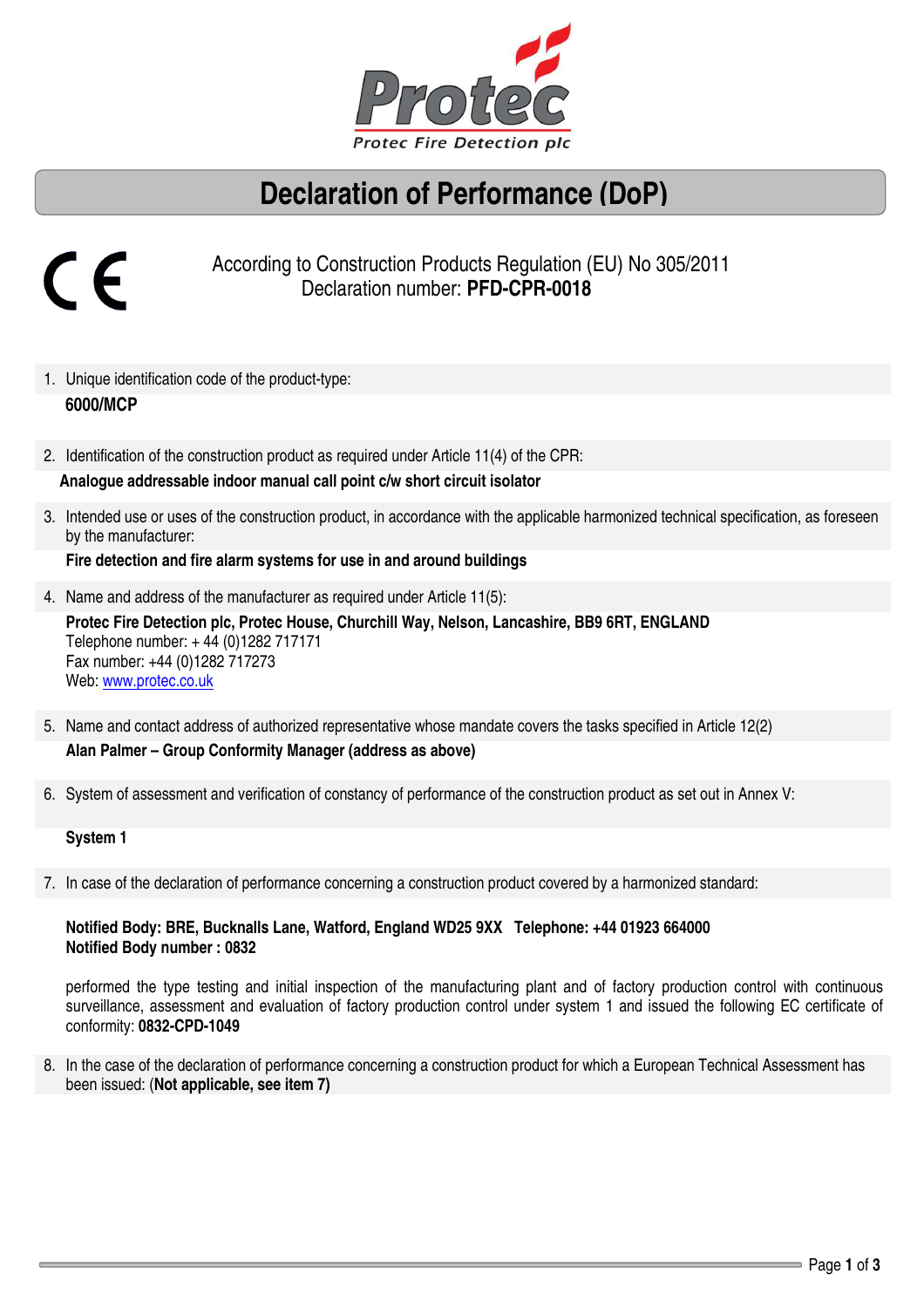## **Declaration of Performance (DoP)**

#### 9. Declared performance:

All requirements including the Essential Characteristics and the corresponding performances for the intended use or uses indicated in (3), above have been determined as described in the harmonised European standard(s) (hEN) mentioned in the following table.

| <b>Essential characteristics</b>                                                         | <b>Performance</b> | Harmonised technical specification (hEN)                   |                         |
|------------------------------------------------------------------------------------------|--------------------|------------------------------------------------------------|-------------------------|
| Nominal activation<br>conditions/sensitivity and<br>performance under fire<br>conditions | Pass               | 4.3.2, 4.4, 4.7.1, 4.7.4, 5.2, 5.3                         | EN 54-11:2001 + A1:2005 |
| Operational reliability                                                                  | Pass               | 4.2, 4.3.1, 4.5, 4.6, 4.7.2 4.7.3,<br>4.7.5, 4.8, 5.4, 5.5 | EN 54-11:2001 + A1:2005 |
| Durability of operational<br>reliability, temperature<br>resistance                      | Pass               | 5.7, 5.9                                                   | EN 54-11:2001 + A1:2005 |
| Durability of operational<br>reliability, vibration resistance                           | Pass               | 5.14 to 5.17                                               | EN 54-11:2001 + A1:2005 |
| Durability of operational<br>reliability, humidity resistance                            | Pass               | 5.10, 5.12, 5.19                                           | EN 54-11:2001 + A1:2005 |
| Durability of operational<br>reliability, corrosion resistance                           | Pass               | 5.11, 5.13                                                 | EN 54-11:2001 + A1:2005 |
| Performance under fire<br>conditions                                                     | Pass               | 5.2                                                        | EN 54-17:2005           |
| Operational reliability                                                                  | Pass               | $\overline{4}$                                             | EN 54-17:2005           |
| Durability of operational<br>reliability, temperature<br>resistance                      | Pass               | 5.4, 5.5                                                   | EN 54-17:2005           |
| Durability of operational<br>reliability, vibration resistance                           | Pass               | 5.9 to 5.12                                                | EN 54-17:20055          |
| Durability of operational<br>reliability, humidity resistance                            | Pass               | 5.6, 5.7                                                   | EN 54-17:2005           |
| Durability of operational<br>reliability, corrosion resistance                           | Pass               | 5.8                                                        | EN 54-17:2005           |
| Durability of operational<br>reliability, electrical stability                           | Pass               | 5.3, 5.13                                                  | EN 54-17:2005           |

10. The performance of the product indentified in (1) and (2), is in conformity with the declared performance in (9). This declaration of performance is issued under the sole responsibility of the manufacturer indentified in (4)